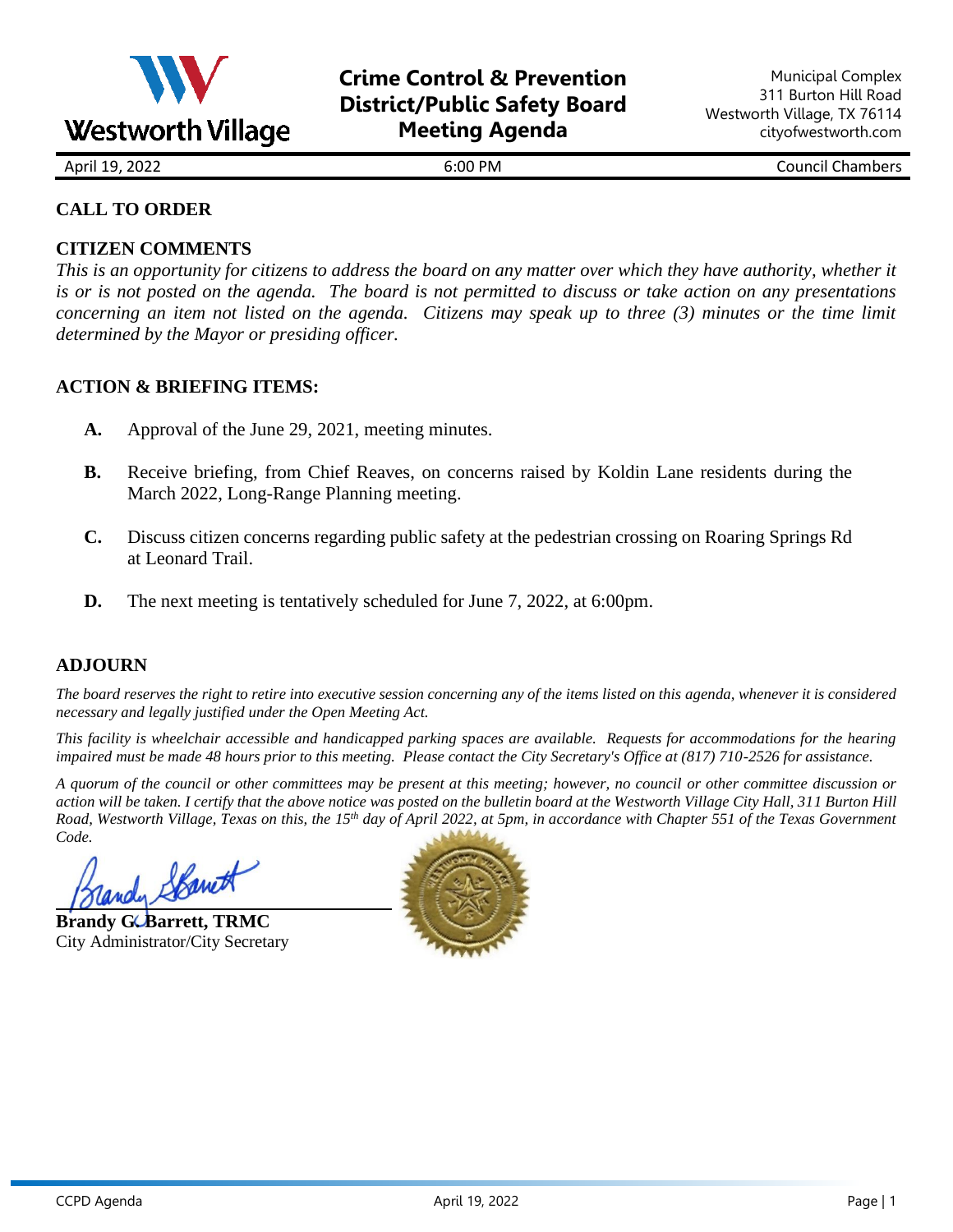

| Tuesday, June 29, 2021 |  |  |
|------------------------|--|--|
|                        |  |  |

Tuesday, June 29, 2021 6:00 PM Council Chambers

| <b>ATTENDEES:</b> | Tony Yeager           | Member                        |
|-------------------|-----------------------|-------------------------------|
|                   | J.D. Ambrose          | Member                        |
|                   | Jo Ann Rowls          | Member                        |
|                   | Lance Rahn            | Member                        |
|                   | Brian Libbey          | Member                        |
|                   | L. Kelly Jones        | Mayor                         |
|                   | Elisa Greubel         | <b>Board Secretary</b>        |
|                   | <b>Brandy Barrett</b> | City Administrator/ Secretary |
|                   | <b>Kevin Reaves</b>   | Police Chief                  |
| <b>ABSENT:</b>    | <b>Tiffany Aller</b>  | President                     |
|                   | Abraham Elizondo      | Member                        |

### **CALLED TO ORDER at 6:00pm by Chairman Brian Libbey.**

### **CITIZEN COMMENTS**

There were no citizen comments

### **ACTION ITEMS:**

**A.** Approval of the June 1, 2021 meeting minutes. **MOTION to approve the minutes from June 1, 2021. MADE by** Tony Yeager. **SECOND by** JD Ambrose. **Motion passed** by a vote of 5 Ayes and 0 Nays.

#### **B. PUBLIC HEARING**

Chairman Libbey opened the public hearing at 6:01 PM to receive citizen comments and input regarding the curfew ordinance.

There were no comments.

Chairman Libbey closed the public hearing at 6:01 PM.

**C.** Discuss and take action on the proposed curfew ordinance. *(In accordance with the Texas LGC 370.002, the existing ordinance must be reviewed and re-adopted every three years, it was last adopted in July of 2018.)*

## **MOTION approve the curfew ordinance as presented. MADE by** Tony Yeager. **SECOND by** Jo Ann Rowls. **Motion passed** by a vote of 5 Ayes and 0 Nays.

**D.** Briefing by Chief Reaves on the status of the department's Best Practices Certification. *Chief Reaves provided an update on where the department was on working toward this certification.*